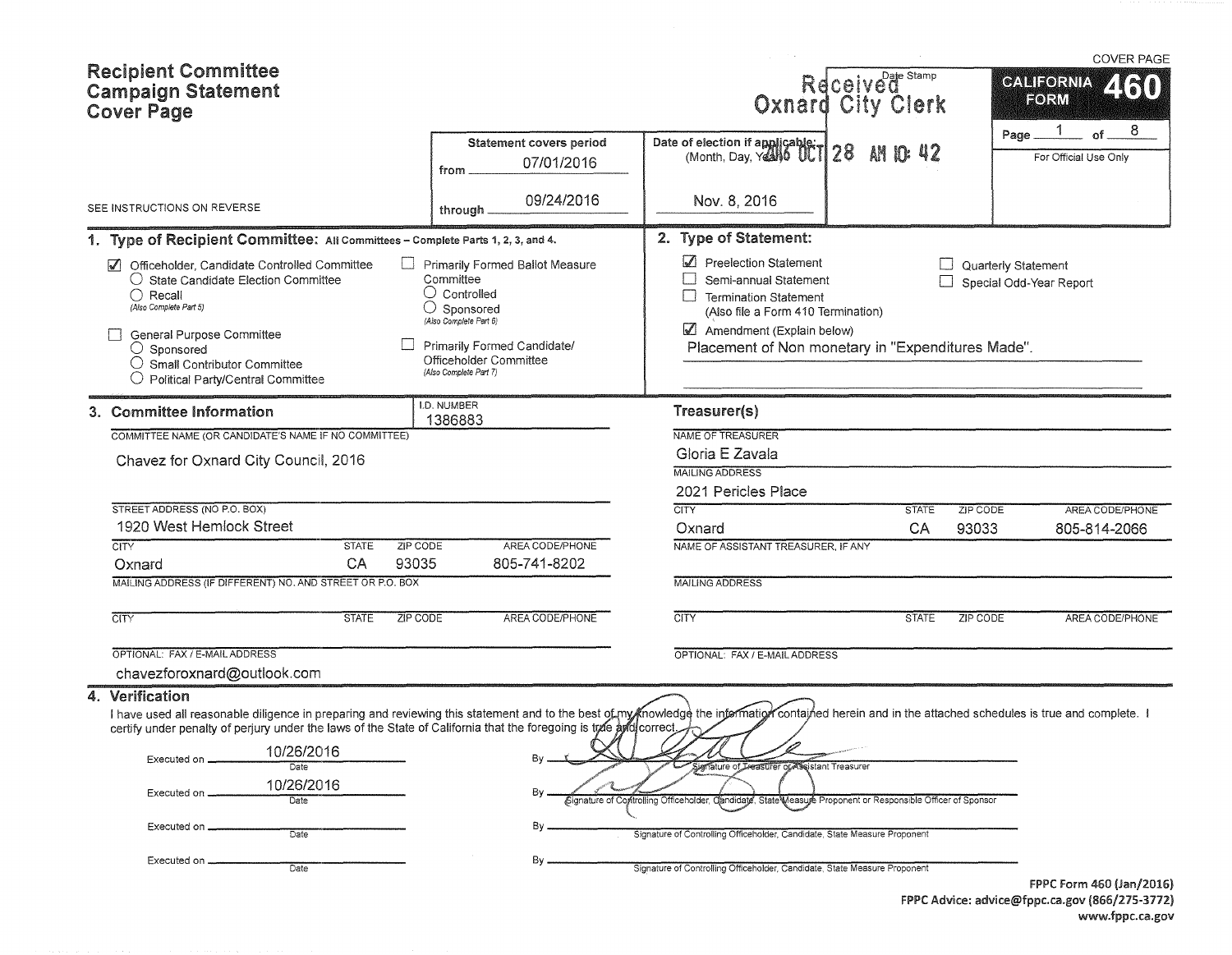

### 5. Officeholder or Candidate Controlled Committee

| NAME OF OFFICEHOLDER OR CANDIDATE                                          |  |                  |              |     |  |  |  |  |
|----------------------------------------------------------------------------|--|------------------|--------------|-----|--|--|--|--|
| Daniel Chavez Jr.                                                          |  |                  |              |     |  |  |  |  |
| OFFICE SOUGHT OR HELD (INCLUDE LOCATION AND DISTRICT NUMBER IF APPLICABLE) |  |                  |              |     |  |  |  |  |
| City of Oxnard, Councilmember                                              |  |                  |              |     |  |  |  |  |
| RESIDENTIAL/BUSINESS ADDRESS (NO. AND STREET)                              |  | <b>CITY</b>      | <b>STATE</b> | 7IP |  |  |  |  |
| 1920 W Hemlock St                                                          |  | Oxnard, CA 93035 |              |     |  |  |  |  |

Related Committees Not Included in this Statement: List any committees not included in this statement that are controlled by you or are primarily formed to receive contributions or make expenditures on behalf of your candidacy.

| <b>COMMITTEE NAME</b>    |                              | <b>I.D. NUMBER</b> |                       |
|--------------------------|------------------------------|--------------------|-----------------------|
| NAME OF TREASURER        |                              |                    | CONTROLLED COMMITTEE? |
|                          |                              | <b>YES</b>         | NO                    |
| <b>COMMITTEE ADDRESS</b> | STREET ADDRESS (NO P.O. BOX) |                    |                       |

| <b>CITY</b>              | <b>STATE</b>                 | ZIP CODE | AREA CODE/PHONE         |
|--------------------------|------------------------------|----------|-------------------------|
|                          |                              |          |                         |
| <b>COMMITTEE NAME</b>    |                              |          | I.D. NUMBER             |
|                          |                              |          |                         |
|                          |                              |          |                         |
| NAME OF TREASURER        |                              |          | CONTROLLED COMMITTEE?   |
|                          |                              |          | <b>YES</b><br><b>NO</b> |
| <b>COMMITTEE ADDRESS</b> | STREET ADDRESS (NO P.O. BOX) |          |                         |
|                          |                              |          |                         |
| CITY                     | <b>STATE</b>                 | ZIP CODE | AREA CODE/PHONE         |

### 6. Primarily Formed Ballot Measure Committee

NAME OF BALLOT MEASURE

| BALLOT NO. OR LETTER | <b>JURISDICTION</b> | <b>CONTRACTOR</b><br><b>SUPPORT</b><br>OPPOSE<br>فسيستعل |
|----------------------|---------------------|----------------------------------------------------------|
|                      |                     |                                                          |

Identify the controlling officeholder, candidate, or state measure proponent, if any.

NAME OF OFFICEHOLDER. CANDIDATE, OR PROPONENT

| OFFICE SOUGHT OR HELD | I DISTRICT NO. IF ANY |
|-----------------------|-----------------------|
|                       |                       |
|                       |                       |

7. Primarily Formed Candidate/Officeholder Committee List names ot officeholder(s) or candidate(s) for which this committee is primarily formed.

| NAME OF OFFICEHOLDER OR CANDIDATE | OFFICE SOUGHT OR HELD | <b>SUPPORT</b><br>OPPOSE |
|-----------------------------------|-----------------------|--------------------------|
| NAME OF OFFICEHOLDER OR CANDIDATE | OFFICE SOUGHT OR HELD | <b>SUPPORT</b><br>OPPOSE |
| NAME OF OFFICEHOLDER OR CANDIDATE | OFFICE SOUGHT OR HELD | <b>SUPPORT</b><br>OPPOSE |
| NAME OF OFFICEHOLDER OR CANDIDATE | OFFICE SOUGHT OR HELD | <b>SUPPORT</b><br>OPPOSE |

Attach continuation sheets if necessary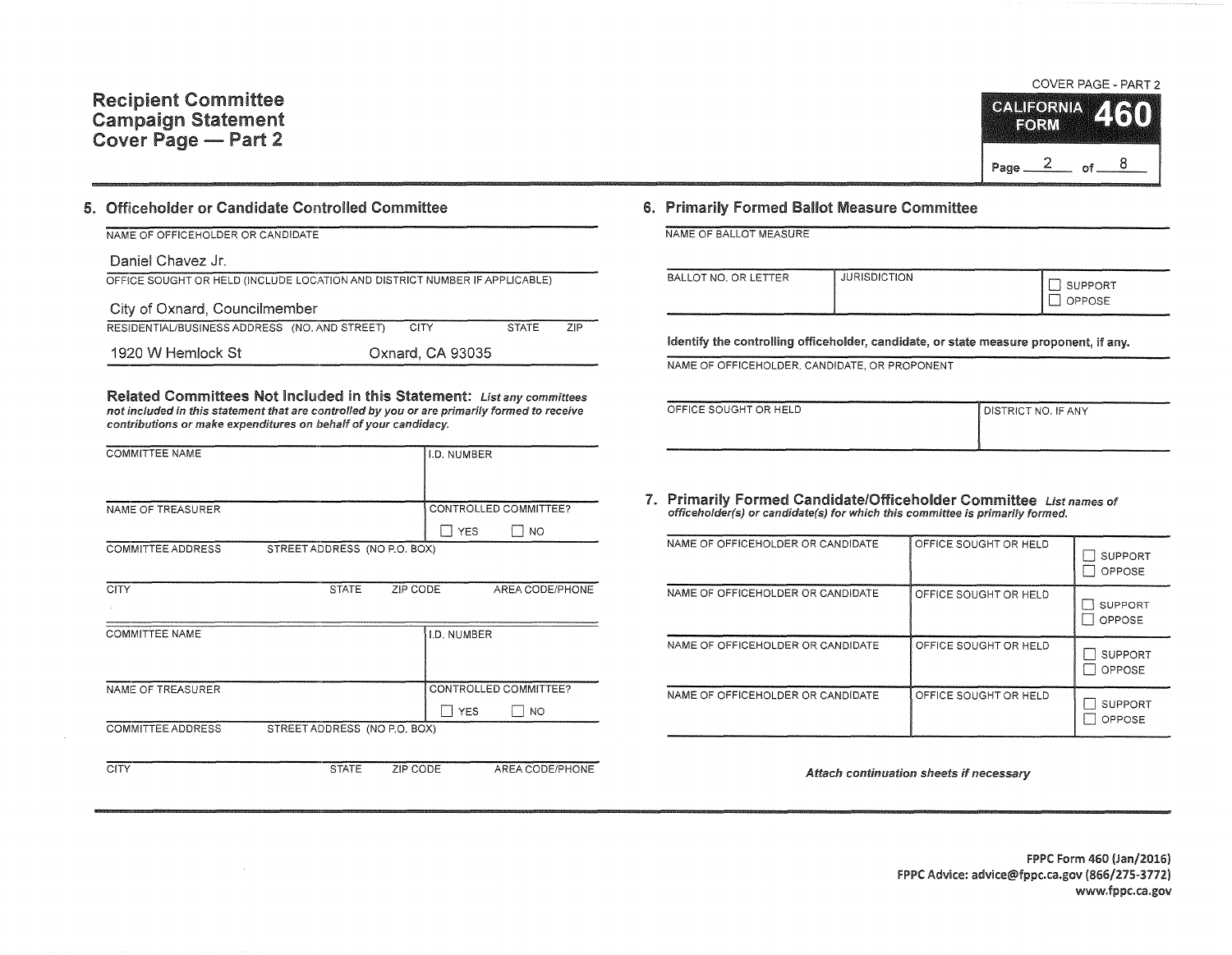| <b>Campaign Disclosure Statement</b>                      |    | Amounts may be rounded                                     |  |                                                                                                |           |                                              | <b>SUMMARY PAGE</b>                                                                         |
|-----------------------------------------------------------|----|------------------------------------------------------------|--|------------------------------------------------------------------------------------------------|-----------|----------------------------------------------|---------------------------------------------------------------------------------------------|
| <b>Summary Page</b>                                       |    | to whole dollars.                                          |  |                                                                                                | from      | <b>Statement covers period</b><br>07/01/2016 | <b>GALIFORNIA</b><br>2130<br>EORM                                                           |
|                                                           |    |                                                            |  |                                                                                                | through _ | 09/24/2016                                   | 8<br>. of $-$<br>Page __                                                                    |
| SEE INSTRUCTIONS ON REVERSE<br>NAME OF FILER              |    |                                                            |  |                                                                                                |           |                                              | I.D. NUMBER                                                                                 |
| Chavez for Oxnard City Council, 2016                      |    |                                                            |  |                                                                                                |           |                                              | 1386883                                                                                     |
| <b>Contributions Received</b>                             |    | Column A<br>TOTAL THIS PERIOD<br>(FROM ATTACHED SCHEDULES) |  | Column B<br>CALENDAR YEAR<br>TOTAL TO DATE                                                     |           |                                              | <b>Calendar Year Summary for Candidates</b><br><b>Running in Both the State Primary and</b> |
|                                                           |    | 1,380.00                                                   |  |                                                                                                | 1,380.00  | <b>General Elections</b>                     |                                                                                             |
|                                                           |    | 1,000.00                                                   |  |                                                                                                | 1,000.00  |                                              | 1/1 through 6/30<br>7/1 to Date                                                             |
|                                                           |    | 2,380.00                                                   |  |                                                                                                | 2,380.00  | 20. Contributions                            |                                                                                             |
|                                                           |    | 512.00                                                     |  |                                                                                                | 512.00    | Received<br>21. Expenditures                 |                                                                                             |
|                                                           |    | 2,892.00                                                   |  |                                                                                                | 2,892.00  | Made                                         |                                                                                             |
| <b>Expenditures Made</b>                                  |    |                                                            |  |                                                                                                |           |                                              | <b>Expenditure Limit Summary for State</b>                                                  |
|                                                           |    | 2,230.00                                                   |  |                                                                                                | 2,230.00  | Candidates                                   |                                                                                             |
|                                                           |    | 0.00                                                       |  |                                                                                                | 0.00      |                                              |                                                                                             |
|                                                           |    | 2,230.00                                                   |  |                                                                                                | 2,230.00  |                                              | 22. Cumulative Expenditures Made*<br>(If Subject to Voluntary Expenditure Limit)            |
|                                                           |    | 0.00                                                       |  |                                                                                                | 0.00      | Date of Election                             | Total to Date                                                                               |
|                                                           |    | 512.00                                                     |  |                                                                                                | 512.00    | (mm/dd/vv)                                   |                                                                                             |
|                                                           |    | 2,230.00                                                   |  |                                                                                                | 2,230.00  |                                              |                                                                                             |
| <b>Current Cash Statement</b>                             |    |                                                            |  |                                                                                                |           |                                              |                                                                                             |
|                                                           |    | 0.00                                                       |  | To calculate Column B.                                                                         |           |                                              |                                                                                             |
|                                                           |    | 2,380.00                                                   |  | add amounts in Column                                                                          |           |                                              |                                                                                             |
|                                                           |    | 0.00                                                       |  | A to the corresponding<br>amounts from Column B                                                |           | reported in Column B.                        | *Amounts in this section may be different from amounts                                      |
|                                                           |    | 2,230.00                                                   |  | of your last report. Some<br>amounts in Column A may                                           |           |                                              |                                                                                             |
|                                                           |    | 150.00                                                     |  | be negative figures that                                                                       |           |                                              |                                                                                             |
| If this is a termination statement. Line 16 must be zero. |    |                                                            |  | should be subtracted from<br>previous period amounts. If                                       |           |                                              |                                                                                             |
|                                                           |    | 0.00                                                       |  | this is the first report being<br>filed for this calendar year,<br>only carry over the amounts |           |                                              |                                                                                             |
| <b>Cash Equivalents and Outstanding Debts</b>             |    |                                                            |  | from Lines 2, 7, and 9 (if<br>any).                                                            |           |                                              |                                                                                             |
|                                                           | S. | 0.00                                                       |  |                                                                                                |           |                                              |                                                                                             |
|                                                           |    | 0.00                                                       |  |                                                                                                |           |                                              | FPPC Form 460 (Jan/2016)                                                                    |
|                                                           |    |                                                            |  |                                                                                                |           |                                              | FPPC Advice: advice@fppc.ca.gov (866/275-3772)                                              |

FPPC Advice: advice@fppc.ca.gov (866/275-3772) www.fppc.ca.gov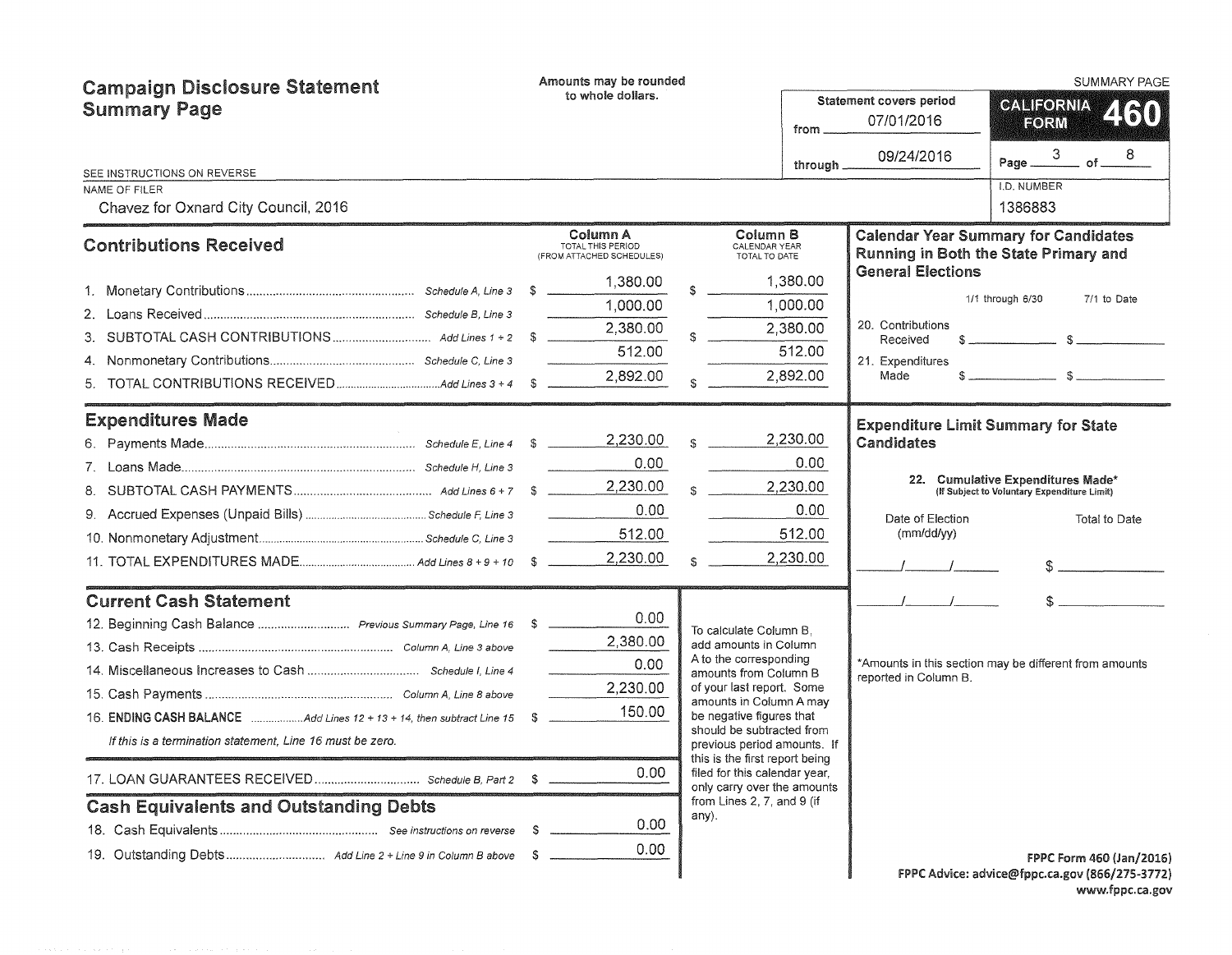| <b>Schedule A</b><br><b>Monetary Contributions Received</b> |                                                                                                                                             |                                                                             | Amounts may be rounded<br>to whole dollars.                                                         | <b>Statement covers period</b>           |                                                                  | SCHEDULE A<br><b>CALIFORNIA</b><br>460                                                  |                                          |                    |
|-------------------------------------------------------------|---------------------------------------------------------------------------------------------------------------------------------------------|-----------------------------------------------------------------------------|-----------------------------------------------------------------------------------------------------|------------------------------------------|------------------------------------------------------------------|-----------------------------------------------------------------------------------------|------------------------------------------|--------------------|
|                                                             |                                                                                                                                             |                                                                             |                                                                                                     | from                                     | 07/01/2016                                                       | FORM                                                                                    |                                          |                    |
|                                                             |                                                                                                                                             |                                                                             |                                                                                                     | through.                                 | 09/24/2016                                                       | Page __                                                                                 | $\overline{4}$                           | . of $\frac{8}{1}$ |
| SEE INSTRUCTIONS ON REVERSE<br>NAME OF FILER                |                                                                                                                                             |                                                                             |                                                                                                     |                                          |                                                                  | I.D. NUMBER                                                                             |                                          |                    |
|                                                             | Chavez for Oxnard City Council, 2016                                                                                                        |                                                                             |                                                                                                     |                                          |                                                                  | 1386883                                                                                 |                                          |                    |
| DATE<br><b>RECEIVED</b>                                     | FULL NAME, STREET ADDRESS AND ZIP CODE OF CONTRIBUTOR<br>(IF COMMITTEE, ALSO ENTER I.D. NUMBER)                                             | <b>CONTRIBUTOR</b><br>CODE *                                                | IF AN INDIVIDUAL, ENTER<br>OCCUPATION AND EMPLOYER<br>(IF SELF-EMPLOYED, ENTER NAME<br>OF BUSINESS) | <b>AMOUNT</b><br>RECEIVED THIS<br>PERIOD | <b>CUMULATIVE TO DATE</b><br>CALENDAR YEAR<br>(JAN. 1 - DEC. 31) |                                                                                         | PER ELECTION<br>TO DATE<br>(IF REQUIRED) |                    |
| 08/02/2016                                                  | Baltazar & Gloria Zavala<br>P.O. box 2301<br>Oxnard, CA 93034                                                                               | $\n  IND\n$<br>$\Box$ COM<br>$\Box$ OTH<br>$\Box$ PTY<br>$\square$ scc      | R.T. - St.John's RMC<br>Records Tech - VPD                                                          | 115.00                                   | 767.00                                                           |                                                                                         |                                          |                    |
|                                                             |                                                                                                                                             | $\square$ IND<br>$\Box$ COM<br>$\Box$ OTH<br>$\Box$ PTY<br>$\square$ scc    |                                                                                                     |                                          |                                                                  |                                                                                         |                                          |                    |
|                                                             |                                                                                                                                             | $\square$ IND<br>$\square$ COM<br>□отн<br>$\Box$ PTY<br>$\Box$ SCC          |                                                                                                     |                                          |                                                                  |                                                                                         |                                          |                    |
|                                                             |                                                                                                                                             | $\Box$ IND<br>$\Box$ COM<br>$\Box$ OTH<br>$\Box$ PTY<br>$\square$ SCC       |                                                                                                     |                                          |                                                                  |                                                                                         |                                          |                    |
|                                                             |                                                                                                                                             | $\square$ IND<br>$\Box$ COM<br>$\Box$ OTH<br>$\square$ PTY<br>$\square$ scc |                                                                                                     |                                          |                                                                  |                                                                                         |                                          |                    |
|                                                             |                                                                                                                                             |                                                                             | <b>SUBTOTAL \$</b>                                                                                  | 115.00                                   |                                                                  |                                                                                         |                                          |                    |
|                                                             | <b>Schedule A Summary</b>                                                                                                                   |                                                                             |                                                                                                     |                                          |                                                                  | *Contributor Codes                                                                      |                                          |                    |
|                                                             | 1. Amount received this period - itemized monetary contributions.                                                                           |                                                                             |                                                                                                     | 115.00                                   | IND - Individual                                                 |                                                                                         | COM - Recipient Committee                |                    |
|                                                             | 2. Amount received this period - unitemized monetary contributions of less than \$100 \$                                                    |                                                                             |                                                                                                     | 1,166.00                                 |                                                                  | (other than PTY or SCC)<br>OTH - Other (e.g., business entity)<br>PTY - Political Party |                                          |                    |
|                                                             | 3. Total monetary contributions received this period.<br>(Add Lines 1 and 2. Enter here and on the Summary Page, Column A, Line 1.)TOTAL \$ |                                                                             |                                                                                                     | 1,281.00                                 |                                                                  |                                                                                         | SCC - Small Contributor Committee        |                    |

FPPC Form 460 (Jan/2016) FPPC Advice: advice@fppc.ca.gov (866/275-3772) www.fppc.ca.gov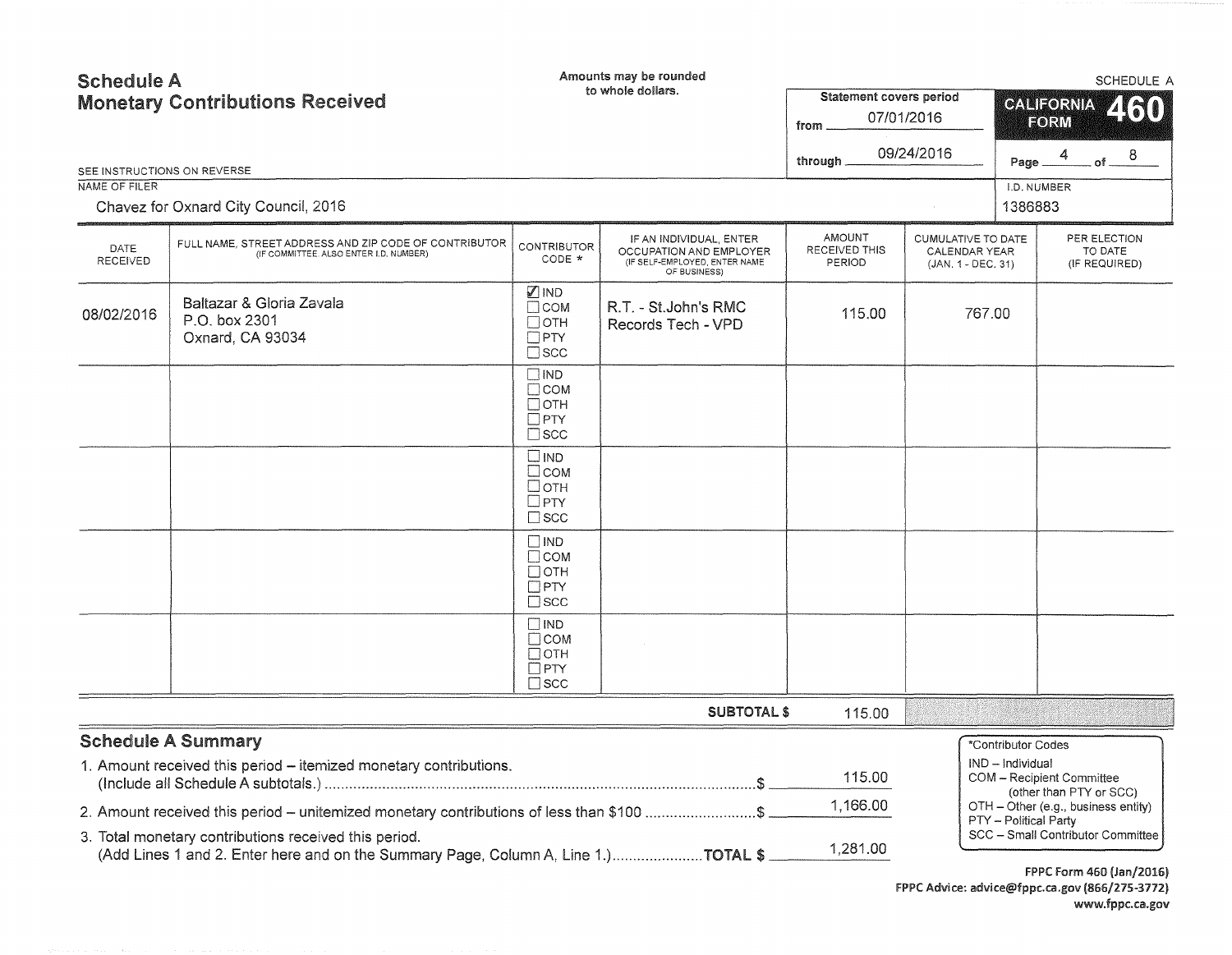| <b>Schedule B-Part 1</b><br><b>Loans Received</b>                                                                                                                                                                                                                        |                                                                                                     | Amounts may be rounded<br>to whole dollars.                                           |                                                 |                                                        | <b>Statement covers period</b><br>from                             | 07/01/2016                                    | SCHEDULE B - PART 1<br>CALIFORNIA<br>2130<br>FORM                                                                 |                                                             |  |
|--------------------------------------------------------------------------------------------------------------------------------------------------------------------------------------------------------------------------------------------------------------------------|-----------------------------------------------------------------------------------------------------|---------------------------------------------------------------------------------------|-------------------------------------------------|--------------------------------------------------------|--------------------------------------------------------------------|-----------------------------------------------|-------------------------------------------------------------------------------------------------------------------|-------------------------------------------------------------|--|
| SEE INSTRUCTIONS ON REVERSE<br>NAME OF FILER<br>Chavez for Oxnard City Council, 2016                                                                                                                                                                                     |                                                                                                     |                                                                                       |                                                 |                                                        | through                                                            | 09/24/2016                                    | $\overline{5}$<br>Page __<br>I.D. NUMBER<br>1386883                                                               | of $ 8$                                                     |  |
| FULL NAME, STREET ADDRESS AND ZIP CODE<br>OF LENDER<br>(IF COMMITTEE, ALSO ENTER I.D. NUMBER)                                                                                                                                                                            | IF AN INDIVIDUAL, ENTER<br>OCCUPATION AND EMPLOYER<br>(IF SELF-EMPLOYED, ENTER<br>NAME OF BUSINESS) | $\left( a\right)$<br>OUTSTANDING<br><b>BALANCE</b><br><b>BEGINNING THIS</b><br>PERIOD | (p)<br><b>AMOUNT</b><br>RECEIVED THIS<br>PERIOD | (c)<br>AMOUNT PAID<br>OR FORGIVEN<br>THIS PERIOD       | (d)<br>OUTSTANDING<br><b>BALANCE AT</b><br>CLOSE OF THIS<br>PERIOD | (e)<br><b>INTEREST</b><br>PAID THIS<br>PERIOD | (1)<br><b>ORIGINAL</b><br>AMOUNT OF<br>LOAN                                                                       | (g)<br>CUMULATIVE<br><b>CONTRIBUTIONS</b><br>TO DATE        |  |
| Daniel Chavez Jr.<br>1920 W. Hemlock St<br>Oxnard, CA 93035<br>$T \square$ IND<br>$\Box$ COM $\Box$ OTH $\Box$ PTY $\Box$ SCC                                                                                                                                            | Bus Operator,<br>L.A.C.M.T.A.                                                                       |                                                                                       | 1,000.00                                        | $\Box$ PAID<br>$\mathbb Z$ FORGIVEN<br>$\,$ , 1,000.00 | DATE DUE                                                           | RATE                                          | DATE INCURRED                                                                                                     | CALENDAR YEAR<br>PER ELECTION**<br>$\frac{1}{2}$ , 1,000.00 |  |
| $\Box$ COM $\Box$ OTH $\Box$ PTY $\Box$ SCC<br>$\Box$ IND                                                                                                                                                                                                                |                                                                                                     |                                                                                       |                                                 | $\Box$ PAID<br>$\Box$ FORGIVEN                         | DATE DUE                                                           | RATE                                          | DATE INCURRED                                                                                                     | CALENDAR YEAR<br>PER ELECTION**                             |  |
|                                                                                                                                                                                                                                                                          |                                                                                                     |                                                                                       |                                                 | $\Box$ PAID<br>$\Box$ FORGIVEN                         | DATE DUE                                                           | <b>RATE</b>                                   | DATE INCURRED                                                                                                     | CALENDAR YEAR<br>PER ELECTION**                             |  |
| $\Box$ COM $\Box$ OTH $\Box$ PTY $\Box$ SCC<br>$\Box$ IND                                                                                                                                                                                                                |                                                                                                     | <b>SUBTOTALS \$</b>                                                                   |                                                 | Ŝ                                                      |                                                                    | \$                                            |                                                                                                                   |                                                             |  |
| <b>Schedule B Summary</b><br>1. Loans received this period<br>(Total Column (b) plus unitemized loans of less than \$100.)<br>(Total Column (c) plus loans under \$100 paid or forgiven.)<br>(Include loans paid by a third party that are also itemized on Schedule A.) |                                                                                                     |                                                                                       |                                                 |                                                        | 1,000,00<br>1,000,00                                               | (Enter (e) on<br>Schedule E, Line 3)          | <b>†Contributor Codes</b><br>IND - Individual<br>COM - Recipient Committee<br>OTH - Other (e.g., business entity) | (other than PTY or SCC)                                     |  |
| Enter the net here and on the Summary Page, Column A, Line 2.<br>*Amounts forgiven or paid by another party also must be reported on Schedule A.<br>** If required.                                                                                                      |                                                                                                     |                                                                                       |                                                 |                                                        | 0.00 L<br>(May be a negative number)                               |                                               | PTY - Political Party<br>SCC - Small Contributor Committee<br>FPPC Advice: advice@fppc.ca.gov (866/275-3772)      | FPPC Form 460 (Jan/2016)                                    |  |
|                                                                                                                                                                                                                                                                          |                                                                                                     |                                                                                       |                                                 |                                                        |                                                                    |                                               |                                                                                                                   | www.fppc.ca.gov                                             |  |

 $\mathcal{J}$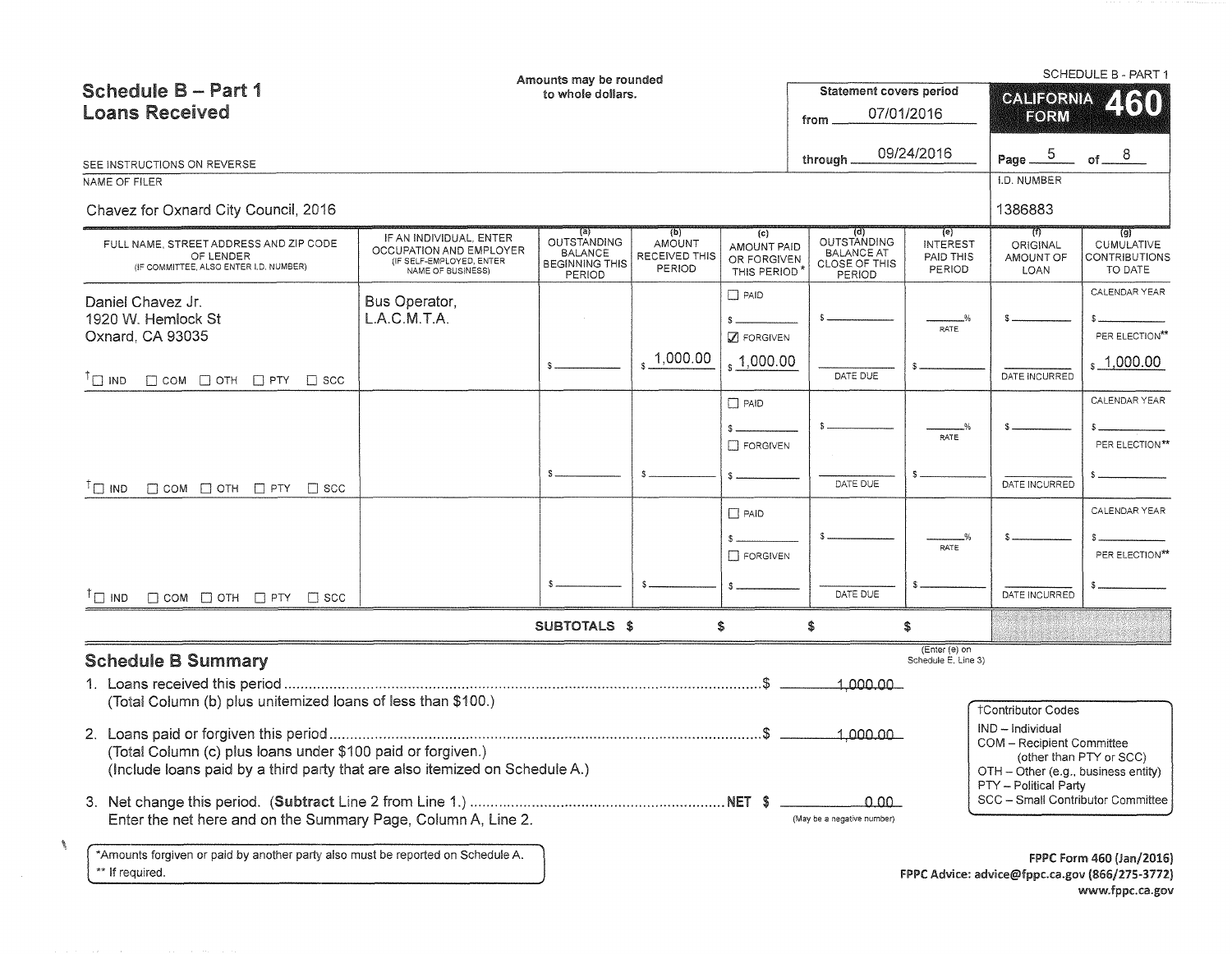| <b>Schedule C</b><br><b>Nonmonetary Contributions Received</b><br>SEE INSTRUCTIONS ON REVERSE<br>NAME OF FILER<br>Chavez for Oxnard City Council, 2016 |                                                                                                    | Amounts may be rounded<br>to whole dollars.                                |                                                                                                     |                                                         | Statement covers period<br>07/01/2016<br>from<br>09/24/2016<br>through. |                    |                                                            | SCHEDULE C<br><b>CALIFORNIA</b><br>2130<br>FORM<br>Page $6$ of $8$<br>I.D. NUMBER<br>1386883 |                                          |
|--------------------------------------------------------------------------------------------------------------------------------------------------------|----------------------------------------------------------------------------------------------------|----------------------------------------------------------------------------|-----------------------------------------------------------------------------------------------------|---------------------------------------------------------|-------------------------------------------------------------------------|--------------------|------------------------------------------------------------|----------------------------------------------------------------------------------------------|------------------------------------------|
| DATE<br>RECEIVED                                                                                                                                       | FULL NAME, STREET ADDRESS AND<br>ZIP CODE OF CONTRIBUTOR<br>(IF COMMITTEE, ALSO ENTER I.D. NUMBER) | <b>CONTRIBUTOR</b><br>CODE *                                               | IF AN INDIVIDUAL, ENTER<br>OCCUPATION AND EMPLOYER<br>(IF SELF-EMPLOYED, ENTER<br>NAME OF BUSINESS) | AMOUNT/<br>DESCRIPTION OF<br>GOODS OR SERVICES<br>VALUE |                                                                         | <b>FAIR MARKET</b> | CUMULATIVE TO<br>DATE<br>CALENDAR YEAR<br>(JAN 1 - DEC 31) |                                                                                              | PER ELECTION<br>TO DATE<br>(IF REQUIRED) |
| 08/01/16                                                                                                                                               | Baltazar & Gloria Zavala<br>P.o. box 2301<br>Oxnard, CA 93034                                      | $\mathbb Z$ IND<br>$\Box$ COM<br>$\Box$ OTH<br>$\Box$ PTY<br>$\square$ scc | R.T. - St. John's RMC<br>Records Tech - VPD                                                         | T-Shirts, Banners<br>& Food                             |                                                                         | 275.00             |                                                            |                                                                                              |                                          |
| 9/18/16                                                                                                                                                | Baltazar & Gloria Zavala<br>P.o. box 2301<br>Oxnard, CA 93034                                      | $\sqrt{ }$ IND<br>$\Box$ COM<br>$\Box$ OTH<br>$\Box$ PTY<br>$\square$ scc  | R.T. - St. John's RMC<br>Records Tech - VPD                                                         | <b>Writing Pins</b>                                     |                                                                         | 237.00             |                                                            |                                                                                              |                                          |
|                                                                                                                                                        |                                                                                                    | $\Box$ IND<br>$\Box$ COM<br>$\Box$ OTH<br>$\Box$ PTY<br>$\square$ scc      |                                                                                                     |                                                         |                                                                         |                    |                                                            |                                                                                              |                                          |
|                                                                                                                                                        |                                                                                                    | $\square$ IND<br>$\Box$ COM<br>$\Box$ OTH<br>$\Box$ PTY<br>$\square$ SCC   |                                                                                                     |                                                         |                                                                         |                    |                                                            |                                                                                              |                                          |
|                                                                                                                                                        | Attach additional information on appropriately labeled continuation sheets.                        |                                                                            |                                                                                                     | <b>SUBTOTAL \$</b>                                      |                                                                         |                    |                                                            |                                                                                              |                                          |

# Schedule C Summary

| <b>Schedule C Summary</b>                                                                                                                                        | *Contributor Codes                                                                      |
|------------------------------------------------------------------------------------------------------------------------------------------------------------------|-----------------------------------------------------------------------------------------|
| 1. Amount received this period - itemized nonmonetary contributions.<br>512.00                                                                                   | IND - Individual<br>COM - Recipient Committee                                           |
| 0.00<br>2. Amount received this period – unitemized nonmonetary contributions of less than \$100 \$                                                              | (other than PTY or SCC)<br>OTH – Other (e.g., business entity)<br>PTY - Political Party |
| 3. Total nonmonetary contributions received this period.<br>512.00<br>(Add Lines 1 and 2. Enter here and on the Summary Page, Column A, Lines 4 and 10.)TOTAL \$ | SCC - Small Contributor Committee                                                       |

FPPC Form 460 (Jan/2016) FPPC Advice: advice@fppc.ca.gov (866/275-3772) www.fppc.ca.gov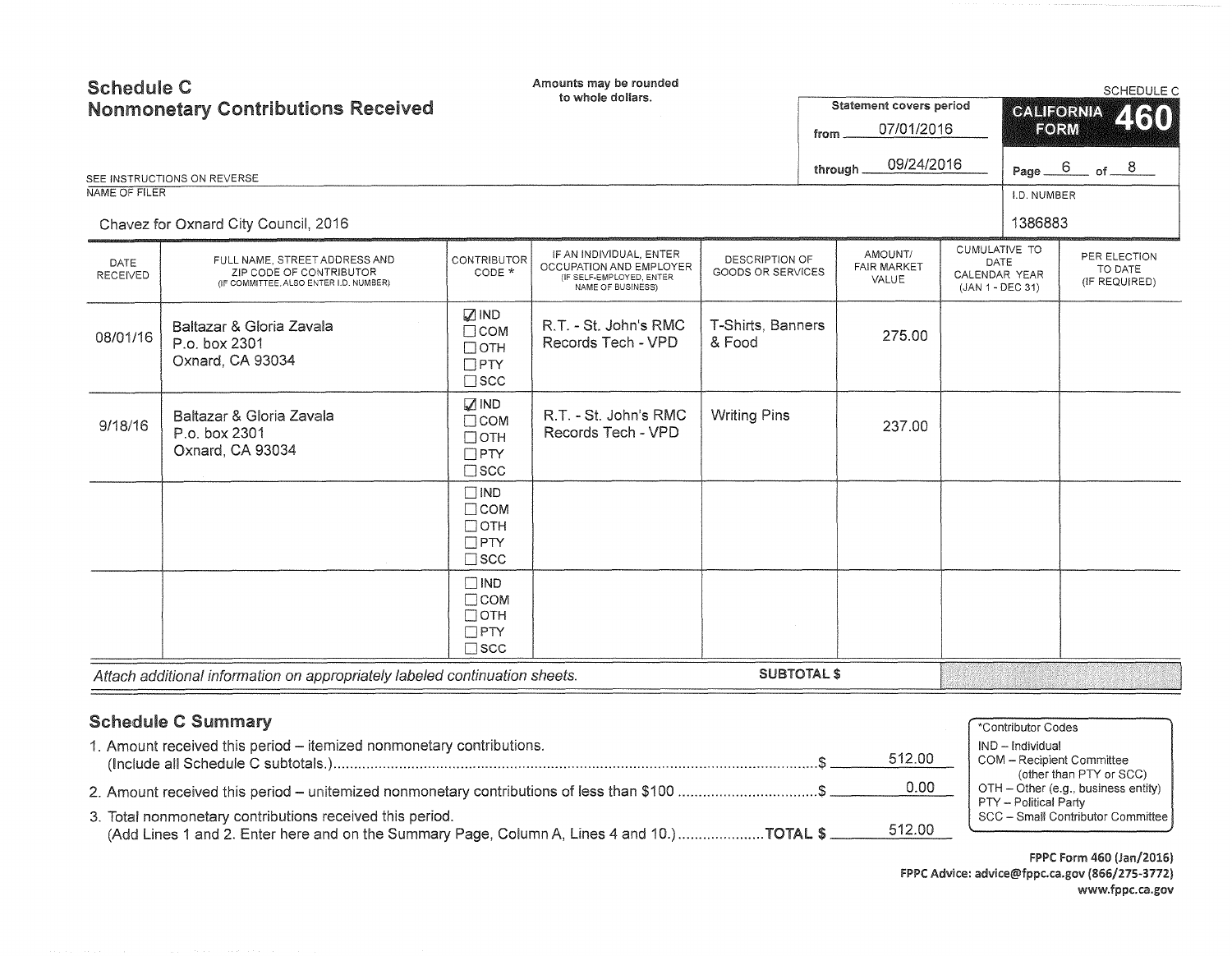| <b>Schedule E</b><br><b>Payments Made</b> | Amounts may be rounded<br>to whole dollars. | <b>Statement covers period</b> | <b>SCHEDULE E</b><br>CALIFORNIA 460 |  |
|-------------------------------------------|---------------------------------------------|--------------------------------|-------------------------------------|--|
|                                           |                                             | 07/01/2016<br>from             | FORM                                |  |
| SEE INSTRUCTIONS ON REVERSE               |                                             | 09/24/2016<br>through.         | Page.                               |  |
| NAME OF FILER                             |                                             |                                | I.D. NUMBER                         |  |
| Chavez for Oxnard City Council, 2016      |                                             |                                | 1386883                             |  |

### CODES: If one of the following codes accurately describes the payment, you may enter the code. Otherwise, describe the payment

|       | CMP campaign paraphernalia/misc.        |
|-------|-----------------------------------------|
|       | CNS campaign consultants                |
|       | CTB contribution (explain nonmonetary)* |
|       | CVC civic donations                     |
| FIL - | candidate filing/ballot fees            |
|       | FND fundraising events                  |

- IND independent expenditure supporting/opposing others (explain)\*
- LEG legal defense
- LIT campaign literature and mailings
- MBR member communications
- MTG meetings and appearances
- OFC office expenses
- PET petition circulating
- PHO phone banks
- POL polling and survey research
- POS postage, delivery and messenger services
- PRO professional services (legal, accounting)
- PRT print ads
- RAD radio airtime and production costs
- RFD returned contributions
- SAL campaign workers' salaries
- TEL t.v. or cable airtime and production costs
- TRC candidate travel, lodging, and meals
- TRS staff/spouse travel, lodging, and meals
- TSF transfer between committees of the same candidate/sponsor
- VOT voter registration
- WEB information technology costs (internet, e-mail)

| NAME AND ADDRESS OF PAYEE<br>(IF COMMITTEE, ALSO ENTER I.D. NUMBER)                                  | CODE       | OR<br>DESCRIPTION OF PAYMENT              | AMOUNT PAID |
|------------------------------------------------------------------------------------------------------|------------|-------------------------------------------|-------------|
| Elks Lodge<br>801 S A St<br>Oxnard, CA 93030                                                         | FND.       | <b>Fundraising Dinner Event (venue)</b>   | 250.00      |
| Eventos Ana<br>1653 Pacific Ave #311<br>Oxnard, CA 93033                                             | <b>FND</b> | <b>Fundraising Dinner Event (caterer)</b> | 500.00      |
| <b>Maad Designs</b><br>1523 Nadador Place<br>Oxnard, CA 93030                                        | <b>CMP</b> | "Chavez 2016" T-Shirts                    | 240.00      |
| * Payments that are contributions or independent expenditures must also be summarized on Schedule D. |            | <b>SUBTOTAL \$</b>                        | 990.00      |

## Schedule E Summary

|                                                                                                                              | 2.175.00 |
|------------------------------------------------------------------------------------------------------------------------------|----------|
|                                                                                                                              | 55.00    |
|                                                                                                                              | 0.00     |
| 4. Total payments made this period. (Add Lines 1, 2, and 3. Enter here and on the Summary Page, Column A, Line 6.)  TOTAL \$ | 2,230.00 |